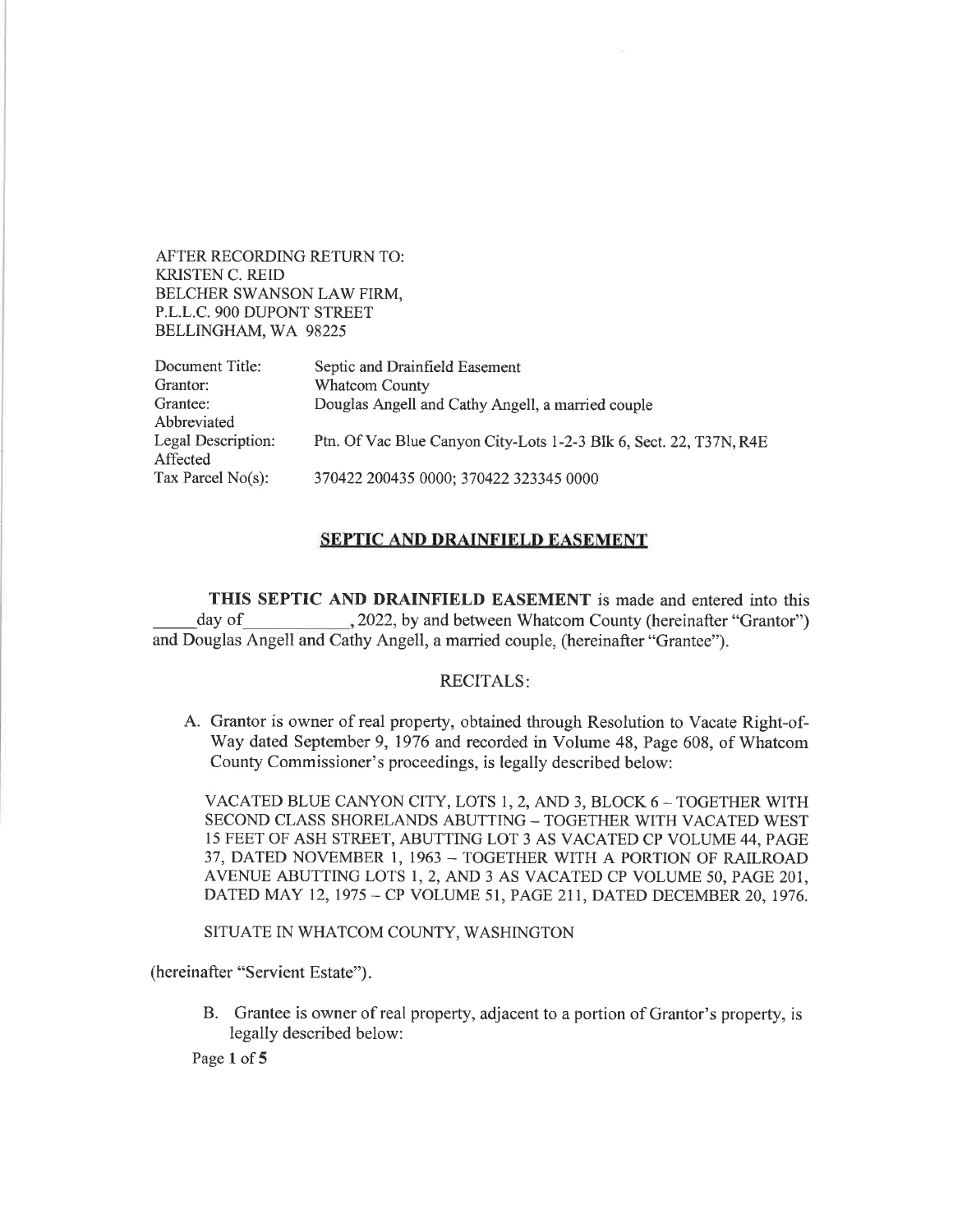LOT 1, BLOCK 16, "MAP OF BLUE CANYON CITY," WHATCOM COUNTY WASHINGTON, PER THE MAP THEREOF, RECORDED IN VOLUME 4 OF PLATS, PAGE 7, IN THE AUDITOR'S OFFICE OF SAID COUNTY AND STATE, ALSO THAT PORTION OF RAILROAD AVENUE AS BOUNDED AN DESCRIBED AS FOLLOWS:

BEGINNING AT THE SOUTHEAST CORNER OF LOT I, BLOCK 16, "MAP OF BLUE CANYON CITY," THENCE NORTH 75°10' EAST, AT RIGHT ANGLES TO THE NORTHEAST LINE OF BLOCK 16, 50 FEET; THENCE NORTH 14" 50' WEST ALONG THE CENTER LINE OF SAID RAILROAD AVENUE, 88 FEET, MORE OF LESS; THENCE SOUTH 75° 10' WEST, 50 FEET TO THE NORTHWEST CORNER OF LOT 1, BLOCK 16; THENCE SOUTH 14° 50 ' EAST, 88 FEET, MORE OR LESS TO THE POINT OF BEGINNING.

EXCEPT ANY PORTION THEREOF LYING WITHIN BLUE CANYON ROAD

SITUATE IN COUNTY OF WHATCOM, STATE OF WASHINGTON

(hereinafter "Dominant Estate").

- A. Grantee's septic tank, drainfield and transmission lines run under the Servient Estate, and in order to comply with prerequisites for submittal of a building permit application with Whatcom County, a septic drainfield easement is required.
- B. The purpose of this easement is to establish the terms and conditions of an express easement for the septic system including the provisions for maintenance, repairs, replacement and relocation.

NOW THEREFORE, in consideration of the rights and obligations herein and for other good and valuable consideration, the receipt and sufficiency of which are hereby acknowledged, the Grantor grants, declares, reserves and conveys as follows:

- 1. Grant of Easement. In consideration of \$15,477 (fifteen thousand four hundred seventy-seven dollars) the Grantor hereby grants, declares, conveys and reserves a non-exclusive easement for the benefit of the Dominant Estate for the right to operate, maintain, repair, replace and relocate a septic system drainfield and associated tank and transmission lines ("Easement Area"). The Easement Area is legally described in the attached "Exhibit "A" and shown on the map attached as Exhibit "B".
- 2 Scope of Easement. This easement shall be for the benefit of the owner(s) of the Dominant Estate and is for the purpose of operating, maintaining, repairing and reconstructing a septic system structure and all necessary appurtenances ("Septic other appurtenances to the Septic System within the Easement Area including the right of ingress and egress over the Easement Area for the purposes stated

Page 2 of 5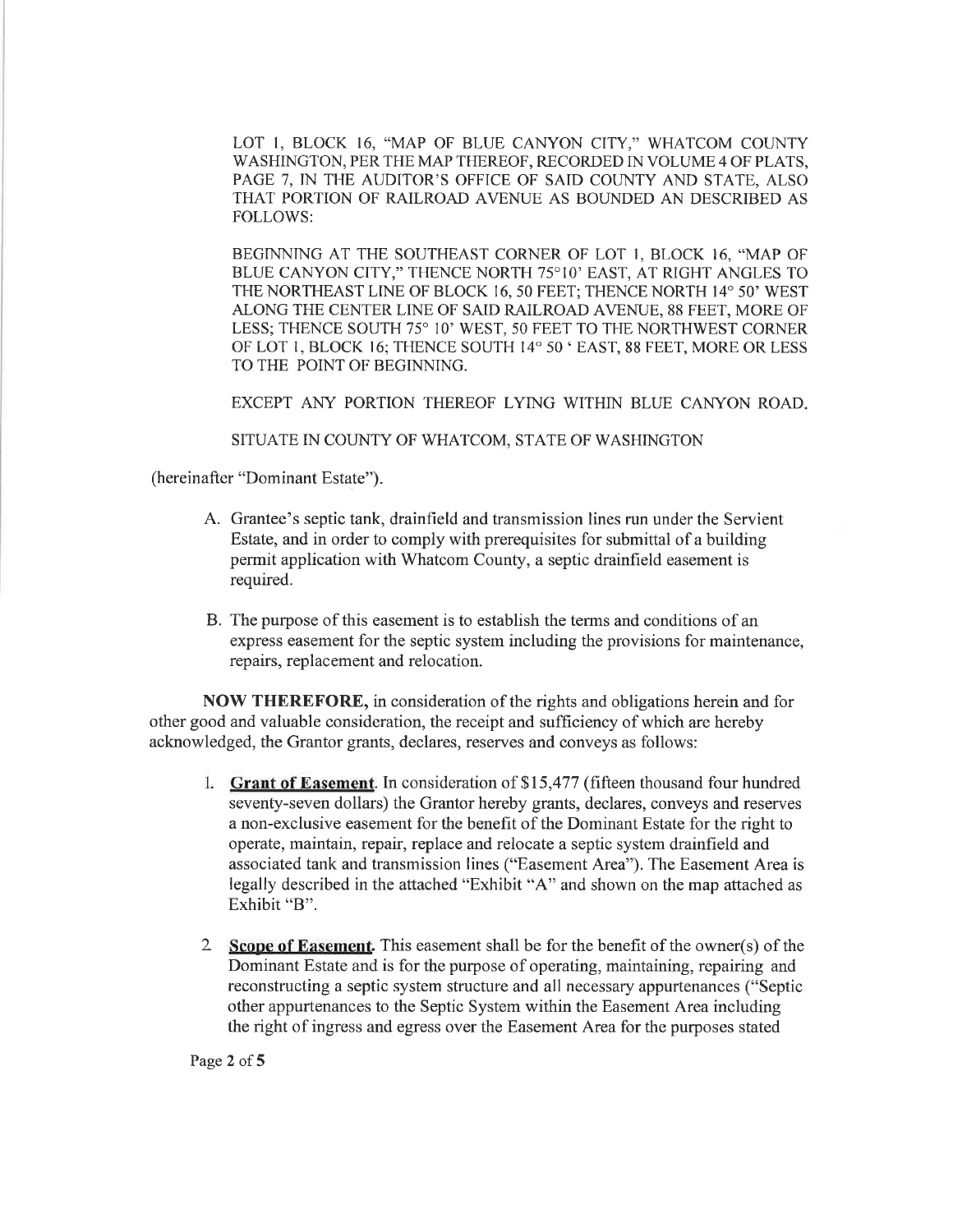herein. This easement granted herein is "as-built" and limited to the location of the Septic System and all reasonable areas around the Septic System for access and maintenance and does not extend to other real property owned or maintained by the Grantor.

- 3. Maintenance. The Septic System shall be maintained exclusively by the Dominant Estate. All components of the Septic System shall be maintained in accordance with the minimum standards applicable to septic systems of this type which may be imposed by any governmental law, statute, regulation or ordinance, and, without limitation, the regulations of the Whatcom County Health Department. The owner(s) of the Dominant Estate shall provide written notice to Grantor prior to any work done on any portion of the Septic System. After any work is completed in the Easement Area, the property shall be restored to <sup>a</sup> reasonable condition in accordance with applicable standards. All costs connected with the Septic System shall be borne by the owner(s) of the Dominant Estate.
- 4. Binding Effect. In all respects, the provisions of this Agreement shall be construed and interpreted as covenants which run with and are appurtenant to the land of the parties above described and shall be binding upon and inure to the benefit of the heirs, assigns, successors to and personal representatives of the parties hereto.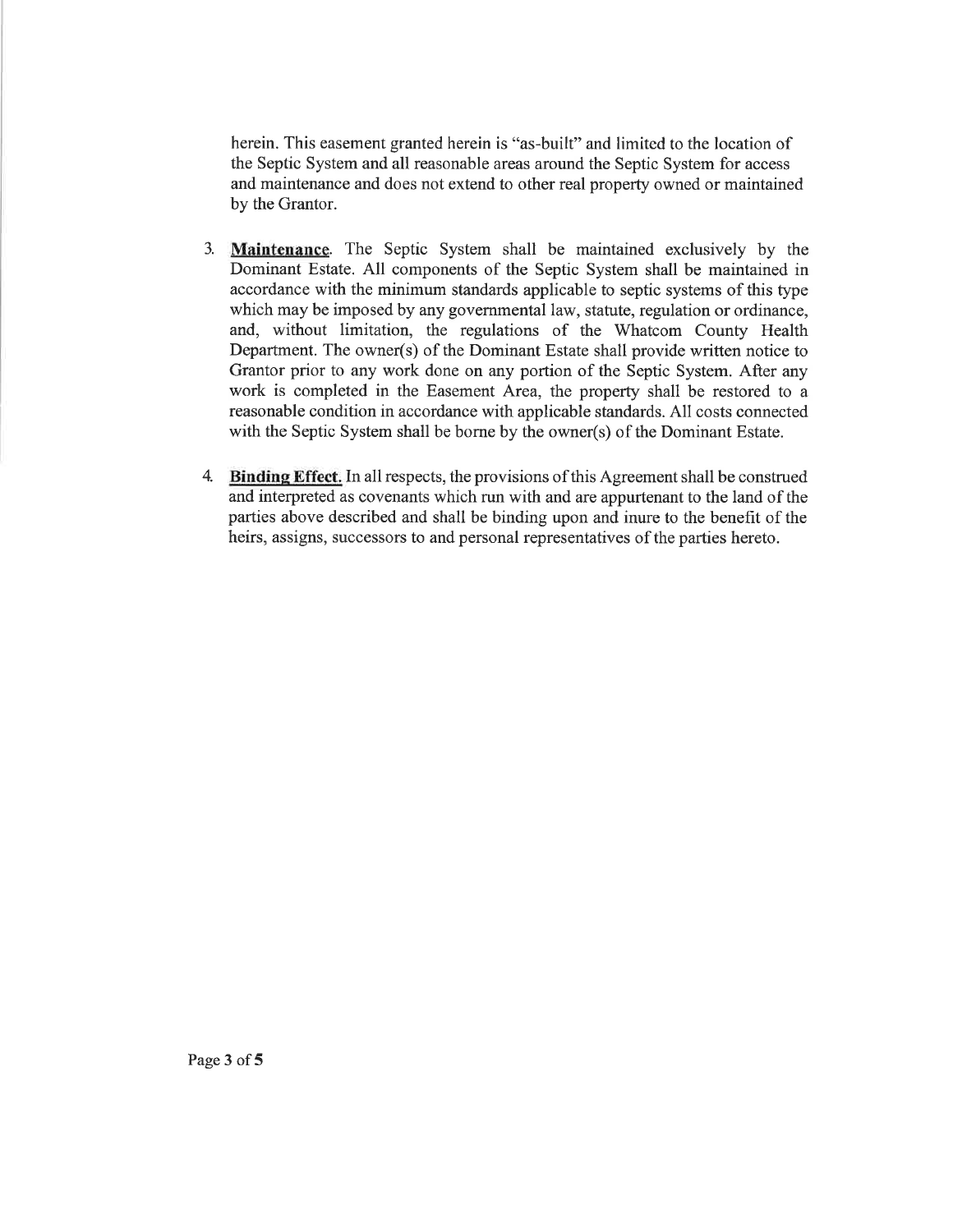IN WITNESS WHEREOF, the party has executed this document and it shall be deemed effective as of the date first above written.

DATED this day of 2022.

GRANTOR: WHATCOM COUNTY

SATPAL SINGH SIDHU WHATCOM COUNTY EXECTUIVE

STATE OF WASHINGTON  $\lambda$ ss. COUNTY OF WHATCOM  $\mathcal{L}$ 

On this day of 2022, before me personally appeared Satpal Singh Sidhu, to me known to be the Executive of Whatcom County that executed the within and foregoing instrument to be the free and voluntary act and deed of said department for the uses and purposes therein mentioned, and on oath stated that he/she was authorized to execute said instrument.

IN WITNESS WHEREOF, I have hereunto set my hand and official seal the day and year first above written.

> Notary Public in and for the State of Washington, residing at Bellingham.

> My Commission Expires: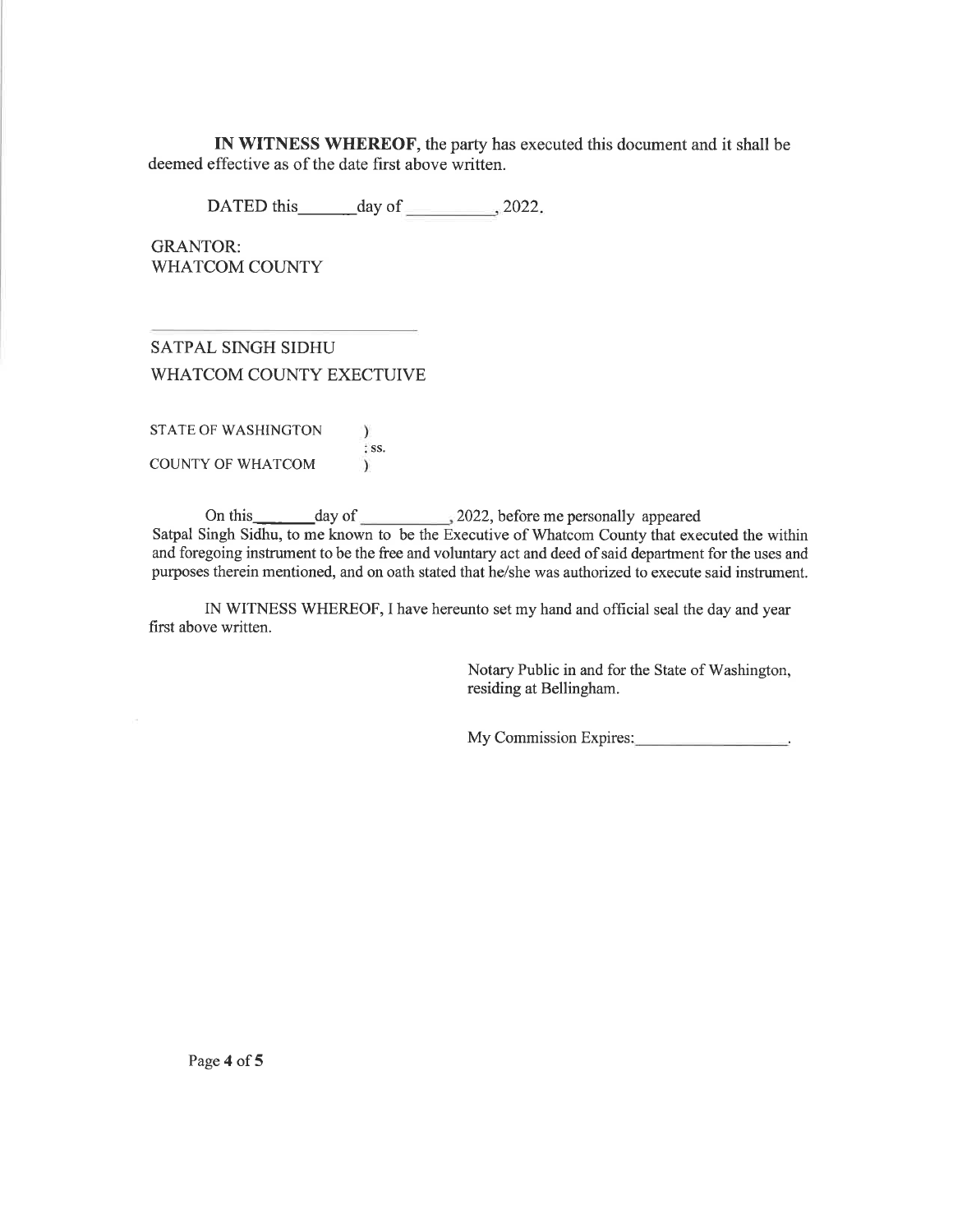AGREED BY

GRANTEE(S)

DOUGLAS ANGELL

CATHY ANGELL

STATE OF WASHINGTON  $\mathcal{L}$ ss. COUNTY OF WHATCOM  $\lambda$ 

On this day of 2022, before me personally appeared Douglas and Cathy Angell, to me known to be individuals described that executed the within and foregoing instrument to be the free and voluntary act and deed of said department for the uses and purposes therein mentioned, and on oath stated that they were authorized to execute said instrument.

IN WITNESS WHEREOF, I have hereunto set my hand and official seal the day and year first above written.

> Notary Public in and for the State of Washington, residing at Bellingham. My Commission Expires: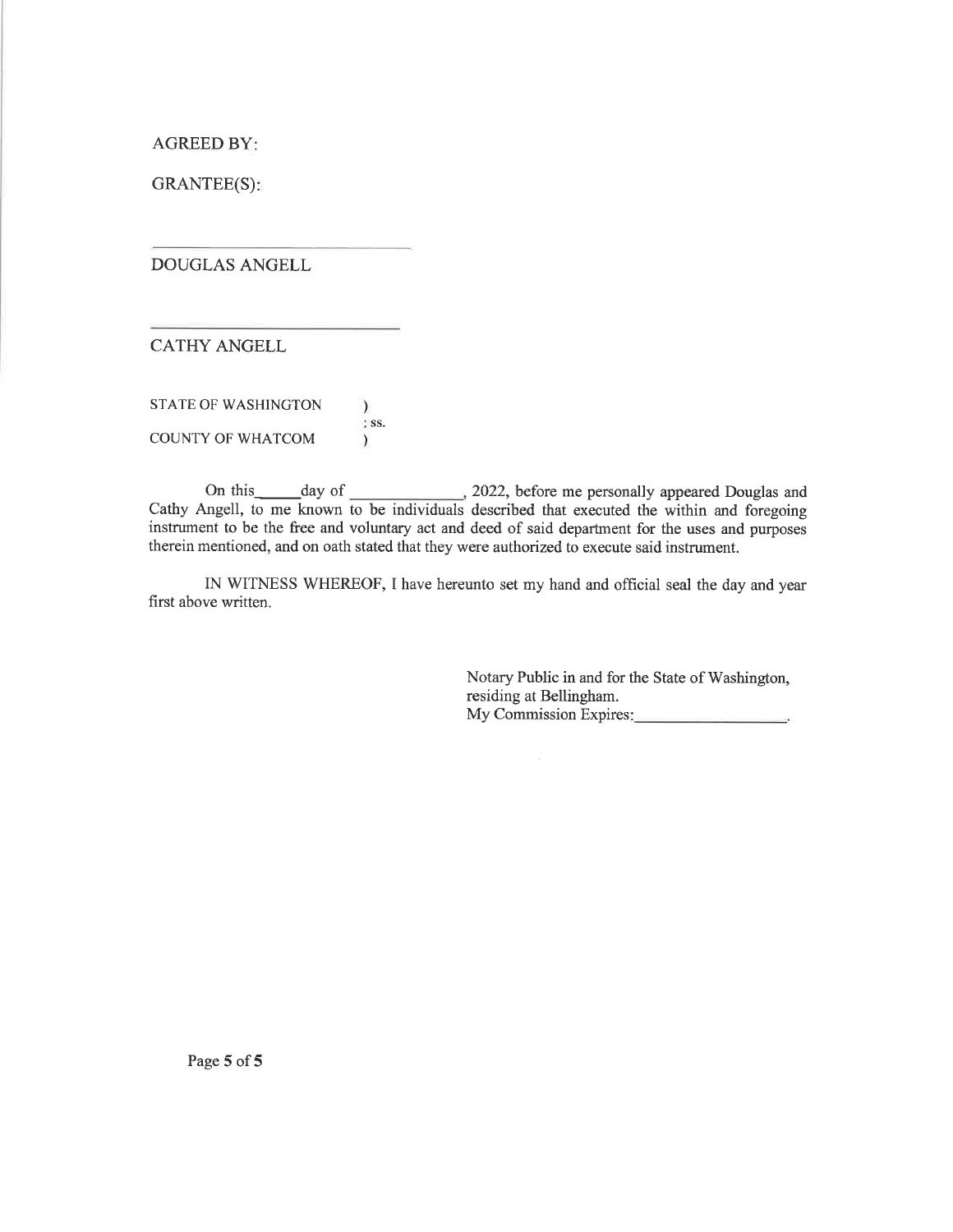## EXHIBIT " A " EASEMENT DESCRIPTION PTN: SW4, NE 1/4, SECTION 22 TOWNSHIP 37 NORTH, RANGE 4 EAST OF W.M. WHATCOM COUNTY, WASHINGTON

A VARIABLE WIDTH EASEMENT, OVER, UNDER AND ACROSS A PORTION OF THE SOUTHWEST QUARTER OF THE NORIHEASI QUARTER OF SECTION 22, TOWNSHIP 37 NORTH, RANGE 4 EAST OF W.M., DESCRIBED AS FOLLOWS:

COMMENCING AT THE SOUTHEAST CORNER OF THE FOLLOWING DESCRIBED TRACT:

LOT 1, BLOCK 16, "MAP OF BLUE CANYON CITY," WHATCOM COUNTY, WASHINGTON, AS PER THE MAP THEREOF, RECORDED IN VOLUME 4 OF PLATS, PAGE 7, IN THE AUDITOR'S OFFICE OF SAID COUNTY AND STATE, ALSO THAT PORTION OF RAILROAD AVENUE AS BOUNDED AND DESCRIBED AS FOLLOWS:

BEGINNING AT THE SOUTHEAST CORNER OF LOT 1, BLOCK 16, "MAP OF BLUE CANYON CITY," THENCE NORTH 75°10' EAST, AT RIGHT ANGLES TO THE NORTHEAST LINE OF BLOCK 16, 50 FEET; THENCE NORTH 14'50' WEST ALONG THE CENTER LINE OF SAID RAILROAD AVENUE, 88 FEET, MORE OR LESS; THENCE SOUTH 75'10' WEST, 50 FEET TO THE NORTHWEST CORNER OF LOT 1, BLOCK 16; THENCE SOUTH 1 4"50' EAST, 88 FEET, MORE OR LESS IO THE POINT OF BEGlNN/NG.

EXCEPT ANY PORTION THEREOF LYING WITHIN BLUE CANYON ROAD.

THENCE NORTH 14' 50' 00" WEST ALONG THE EAST LINE OF THE ABOVE DESCRIBED TRACT A DISTANCE OF 24.29 FEET TO THE TRUE POINT OF BEGINNING; THENCE THE FOLLOWING NINE (9) COURSES:

| Course | Bearing         | Distance |
|--------|-----------------|----------|
| 11     | N 84°13'37" E   | 26.92'   |
| 12     | S 08°31'45" E   | 46.01'   |
| 1.3    | N 81°28'15" E   | 26.00'   |
| 14     | N 08'31'45" W   | 45.23'   |
| L5     | N 00°39'58" W   | 55.68'   |
| L6     | S 89'20'02" W   | 25.90'   |
| 17     | $S$ 00°32'45" F | 48.44'   |
| 18     | $S$ 84°13'37" W | 29.27'   |
| 19     | $S$ 14°50'00" F | 10.13'   |

TO THE TRUE POINT OF BEGINNING.

CONTAINING 2,948 SQUARE FEET

AS SHOWN ON EXHIBIT "\_\_\_\_" ATTACHED HERETO AND INCORPORATED HEREIN BY REFERENCE.

FURTHER SUBJECT TO AND TOGETHER WITH ALL EASEMENTS, COVENANTS, RESTRICTIONS AND/OR AGREEMENTS OF RECORD OR OTHERWISE.

SITUATE IN WHATCOM COUNTY, WASHINGTON.